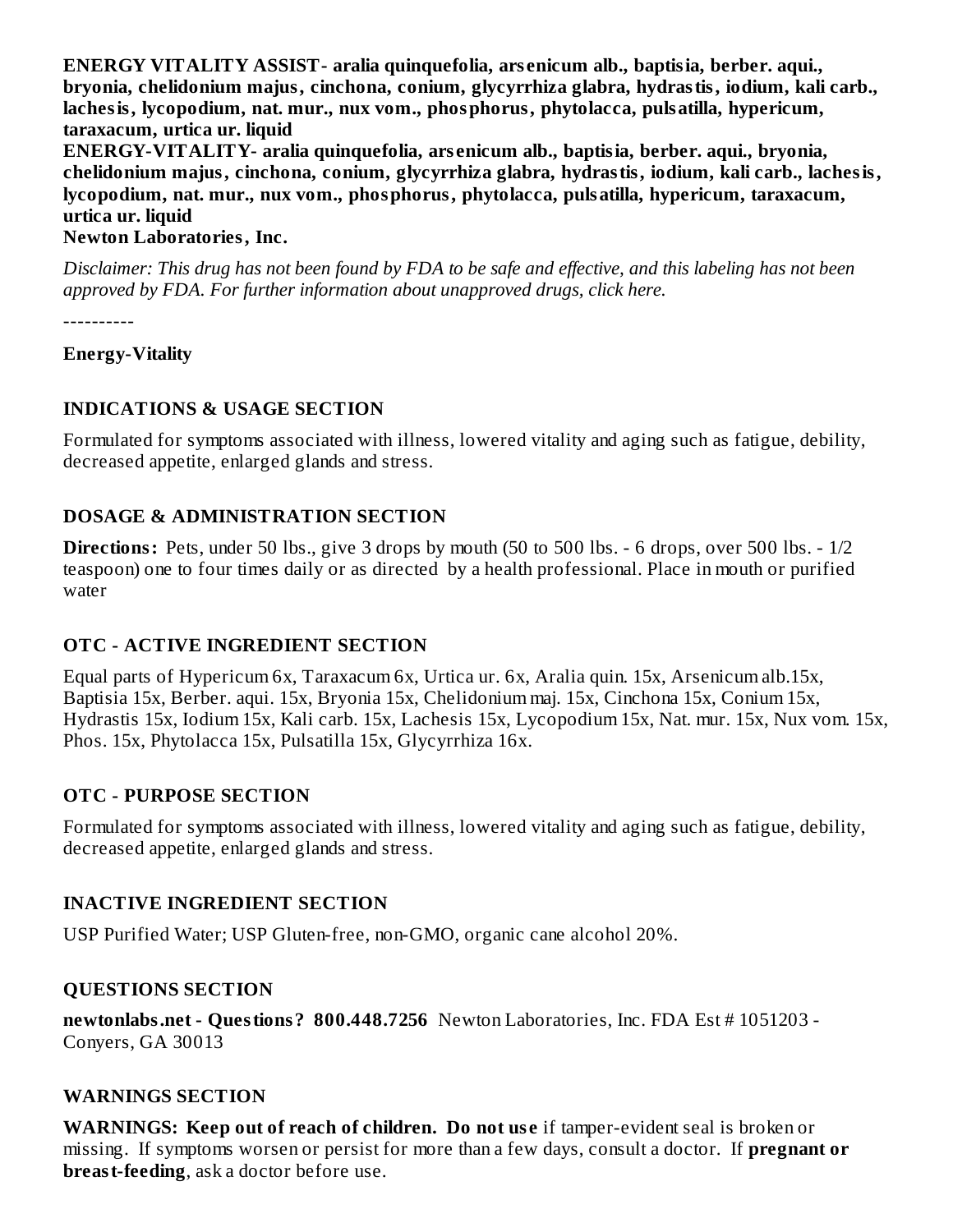#### **OTC - PREGNANCY OR BREAST FEEDING SECTION**

If **pregnant or breast-feeding**, ask a doctor before use..

# **OTC - KEEP OUT OF REACH OF CHILDREN SECTION**

**Keep out of reach of children.**

#### **PACKAGE LABEL.PRINCIPAL**





Formulated for symptoms associated with illness, lowered vitality and aging such as fatigue, debility, decreased appetite, enlarged glands and stress.

 $1 \text{ fl oz } (29.57 \text{ ml})$ 

Directions: ORAL USE ONLY - SHAKE WELL. Pets, under 50 lbs., give 3 drops orally (50 to 500 lbs. - 6 drops, over 500 lbs. - 1/2 teaspoon) one to four times daily or as directed by a healthcare professional. Place in mouth or purified water. **Active Ingredients:** Aralia quinquefolia 1 Sx, Arsenicum alb.<br>1 Sx, Baptisia 1 Sx, Berber. aqui. 1 Sx, Bryania 1 Sx, Chelidonium<br>majus 1 Sx, Cinchona 1 Sx, Conium 1 Sx, Glycyrthiza glabra 1 Sx, Hydrastis 15x, Iodium 15x, Kali carb. 15x, Lachesis 15x, Lycopodium 15x, Nat. mur. 15x, Nux vom. 15x, Phosphorus 15x, Phytolacca 15x, Pulsatilla 15x, Hypericum 3x, Taraxacum 3x, Untica  $ur. 3x$ 

**Inactive Ingredients: USP Purified water: USP Gluten-free.** non-GMO, organic cane dispensing alcohol 20%.

Stock# P024 Lot#

**newtonlabs.net**  $\sim$  **Questions? 800.448.7256**<br>Newtonlabs.net  $\sim$  Questions? 800.448.7256 WARNINGS: Keep out of reach of children. Do not use if tamper-evident seal is oroken or missing. If symptoms worsen or persist for more than a few days, consult a doctor Label statements have not been reviewed by the FDA. If pregnant or breast-feeding, ask a doctor before use



lowered vitality and aging such as fatigue, debility, decreased appetite, enlarged glands and stress.

1 FL OZ (30 ML)

Directions: Pets, under 50 lbs., give 3 drops by mouth (50 to 500 lbs. - 6 drops, over 500 lbs. - 1/2 teaspoon) one to four times daily or as directed by a health professional. Place in mouth or purified water.

Active Ingredients: Equal parts of Hypericum 6x, Taraxacum 6x, Urtica ur. 6x, Aralia quin. 15x, Arsenicum alb. 15x, Baptisia 15x, Berber. agui. 15x, Bryonia 15x, Chelidonium maj. 15x, Cinchona 15x, Conium 15x, Hydrastis 15x, Iodium 15x, Kali carb. 15x, Lachesis 15x, Lycopodium 15x, Nat. mur. 15x, Nux vom. 15x, Phos. 15x, Phytolacca 15x, Pulsatilla 15x, Glycyrrhiza 16x. **Inactive Ingredients:** USP Purified water; USP Gluten-free,

non-GMO, organic cane alcohol 20%.

Stock# P024 Lot#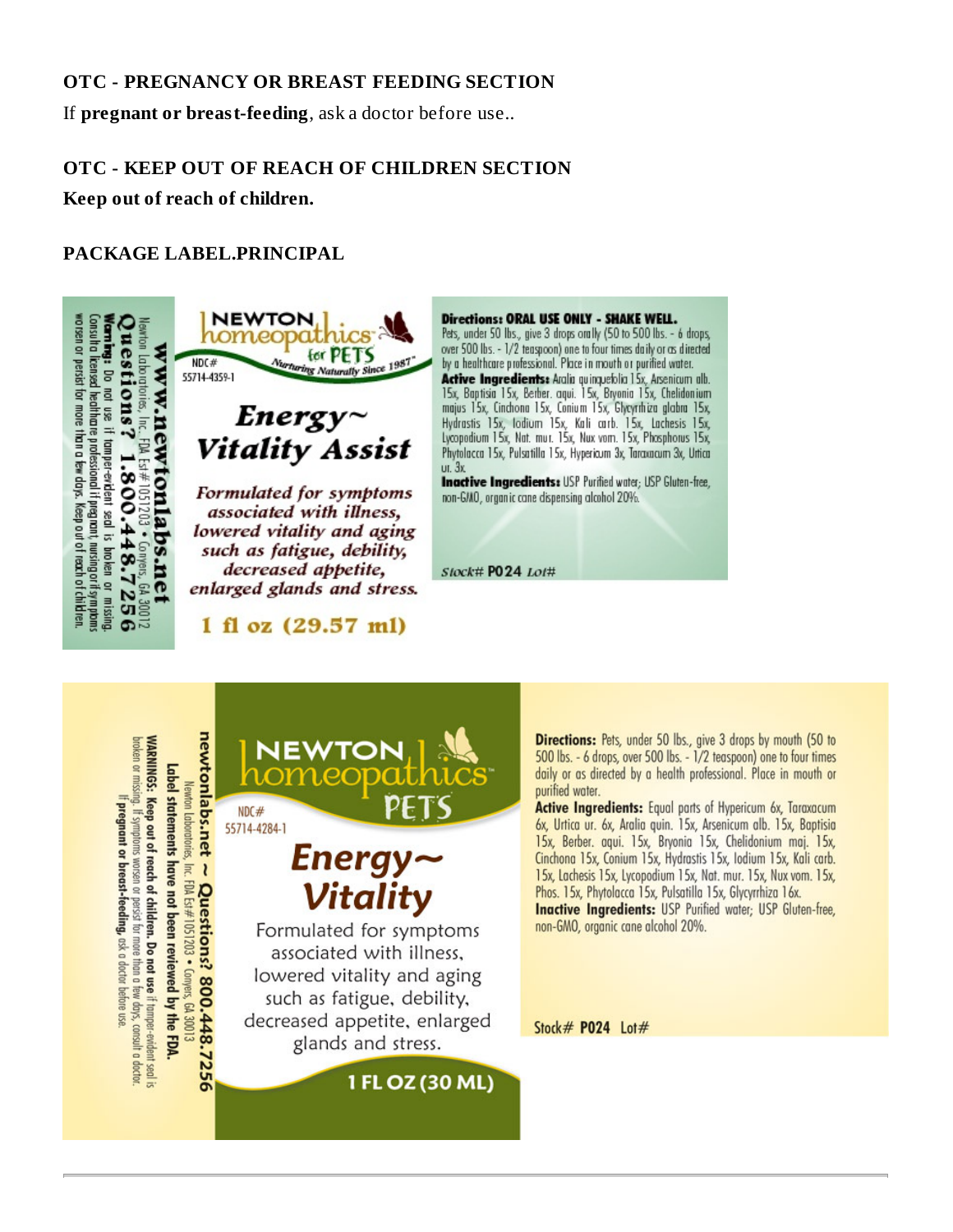# **ENERGY VITALITY ASSIST**

aralia quinquefolia, arsenicum alb., baptisia, berber. aqui., bryonia, chelidonium majus, cinchona, conium, glycyrrhiza glabra, hydrastis, iodium, kali carb., lachesis, lycopodium, nat. mur., nux vom., phosphorus, phytolacca, pulsatilla, hypericum, taraxacum, urtica ur. liquid

| pulsatilla, hypericum, taraxacum, urtica ur. liquid                                                                                          |                        |  |                                 |            |                          |  |  |
|----------------------------------------------------------------------------------------------------------------------------------------------|------------------------|--|---------------------------------|------------|--------------------------|--|--|
|                                                                                                                                              |                        |  |                                 |            |                          |  |  |
| <b>Product Information</b>                                                                                                                   |                        |  |                                 |            |                          |  |  |
| OTC ANIMAL DRUG<br>Product Type<br>Item Code (Source)                                                                                        |                        |  | NDC:55714-4359                  |            |                          |  |  |
| <b>Route of Administration</b>                                                                                                               | ORAL                   |  |                                 |            |                          |  |  |
|                                                                                                                                              |                        |  |                                 |            |                          |  |  |
| <b>Active Ingredient/Active Moiety</b>                                                                                                       |                        |  |                                 |            |                          |  |  |
|                                                                                                                                              | <b>Ingredient Name</b> |  | <b>Basis of Strength</b>        |            | Strength                 |  |  |
| American Ginseng (UNII: 8W75VCV53Q) (American Ginseng - UNII:8W75VCV53Q)                                                                     |                        |  | American Ginseng                |            | $15$ [hp_X]<br>in $1 mL$ |  |  |
| Arsenic Trioxide (UNII: S7V92P67HO) (Arsenic Cation (3+) - UNII:C96613F5AV)                                                                  |                        |  | Arsenic Trioxide                |            | $15$ [hp_X]<br>in $1 mL$ |  |  |
| Baptisia Tinctoria (UNII: 5K1UO2888Y) (Baptisia Tinctoria - UNII:5K1UO2888Y)                                                                 |                        |  | Baptisia Tinctoria              |            | 15 $[hp_X]$<br>in 1 mL   |  |  |
| Mahonia Aquifolium Root Bark (UNII: VZJ9F3C3SB) (Mahonia Aquifolium Root Bark -<br>UNII: VZJ9F3C3SB)                                         |                        |  | Mahonia Aquifolium Root<br>Bark |            | 15 [hp_X]<br>in $1 mL$   |  |  |
| Bryonia Alba Root (UNII: T7J046YI2B) (Bryonia Alba Root - UNII:T7J046YI2B)                                                                   |                        |  | Bryonia Alba Root               |            | 15 $[hp_X]$<br>in $1 mL$ |  |  |
| Chelidonium Majus (UNII: 7E889U5RNN) (Chelidonium Majus - UNII:7E889U5RNN)<br>Chelidonium Majus                                              |                        |  |                                 |            |                          |  |  |
| Cinchona Officinalis Bark (UNII: S003A158SB) (Cinchona Officinalis Bark -<br>Cinchona Officinalis Bark<br>UNII:S003A158SB)                   |                        |  |                                 |            |                          |  |  |
| Conium Maculatum<br>Conium Maculatum Flowering Top (UNII: Q28R5GF371) (Conium Maculatum Flowering<br>Top - UNII:Q28R5GF371)<br>Flowering Top |                        |  |                                 |            | 15 [hp_X]<br>in 1 mL     |  |  |
| Glycyrrhiza Glabra (UNII: 2788Z9758H) (Glycyrrhiza Glabra - UNII:2788Z9758H)<br>Glycyrrhiza Glabra                                           |                        |  |                                 |            |                          |  |  |
| Goldenseal<br>Goldenseal (UNII: ZW3Z11D0JV) (Goldenseal - UNII:ZW3Z11D0JV)                                                                   |                        |  |                                 |            |                          |  |  |
| Iodine (UNII: 9679TC07X4) (Iodine - UNII:9679TC07X4)<br>Io dine                                                                              |                        |  |                                 |            |                          |  |  |
| Potassium Carbonate (UNII: BQN1B9B9HA) (Carbonate Ion - UNII:7UJQ5OPE7D)<br>Potassium Carbonate                                              |                        |  |                                 |            | 15 [hp_X]<br>in $1 mL$   |  |  |
| Lachesis Muta Venom (UNII: VSW71SS07I) (Lachesis Muta Venom - UNII:VSW71SS07I)<br>Lachesis Muta Venom                                        |                        |  |                                 |            | 15 $[hp_X]$<br>in $1$ mL |  |  |
| Lycopodium Clavatum Spore (UNII: C88X29Y479) (Lycopodium Clavatum Spore -<br>Lycopodium Clavatum<br>UNII:C88X29Y479)<br>Spore                |                        |  |                                 |            | $15$ [hp_X]<br>in $1 mL$ |  |  |
| Sodium Chloride<br>Sodium Chloride (UNII: 451W47IQ8X) (Chloride Ion - UNII:Q32ZN48698)                                                       |                        |  |                                 |            | 15 $[hp_X]$<br>in 1 mL   |  |  |
| Strychnos Nux-vomica Seed (UNII: 269 XH13919) (Strychnos Nux-vomica Seed -<br>Strychnos Nux-vomica<br>UNII:269 XH139 19)<br>Seed             |                        |  |                                 |            | 15 $[hp_X]$<br>in $1 mL$ |  |  |
| Phosphorus (UNII: 27YLU75U4W) (Phosphorus - UNII:27YLU75U4W)<br>Phosphorus                                                                   |                        |  |                                 |            | $15$ [hp_X]<br>in 1 mL   |  |  |
| Phytolacca Americana Root (UNII: 11E6VI8VEG) (Phytolacca Americana Root -<br>Phytolacca Americana<br>UNII:11E6 VI8 VEG)<br><b>Root</b>       |                        |  |                                 |            | 15 [hp_X]<br>in $1 mL$   |  |  |
| Pulsatilla Vulgaris<br>Pulsatilla Vulgaris (UNII: 176KB35JEV) (Pulsatilla Vulgaris - UNII:176KB35JEV)                                        |                        |  |                                 |            | $15$ [hp_X]<br>in 1 mL   |  |  |
| Hypericum Perforatum (UNII: XK4IUX8MNB) (Hypericum Perforatum -<br>Hypericum Perforatum<br>UNII:XK4IUX8MNB)                                  |                        |  |                                 |            | $3 [hp_X]$<br>in 1 mL    |  |  |
| Taraxacum Officinale (UNII: 39981FM375) (Taraxacum Officinale - UNII:39981FM375)<br>Taraxacum Officinale                                     |                        |  |                                 |            | $3 [hp_X]$<br>in 1 mL    |  |  |
| Ilvtica Hrane (HMIL IHMONO5OEQ) (Hrtica Hrane - HMILIHMONO5OEQ)<br><b>Hetica</b> Heane                                                       |                        |  |                                 | $3 [hp_X]$ |                          |  |  |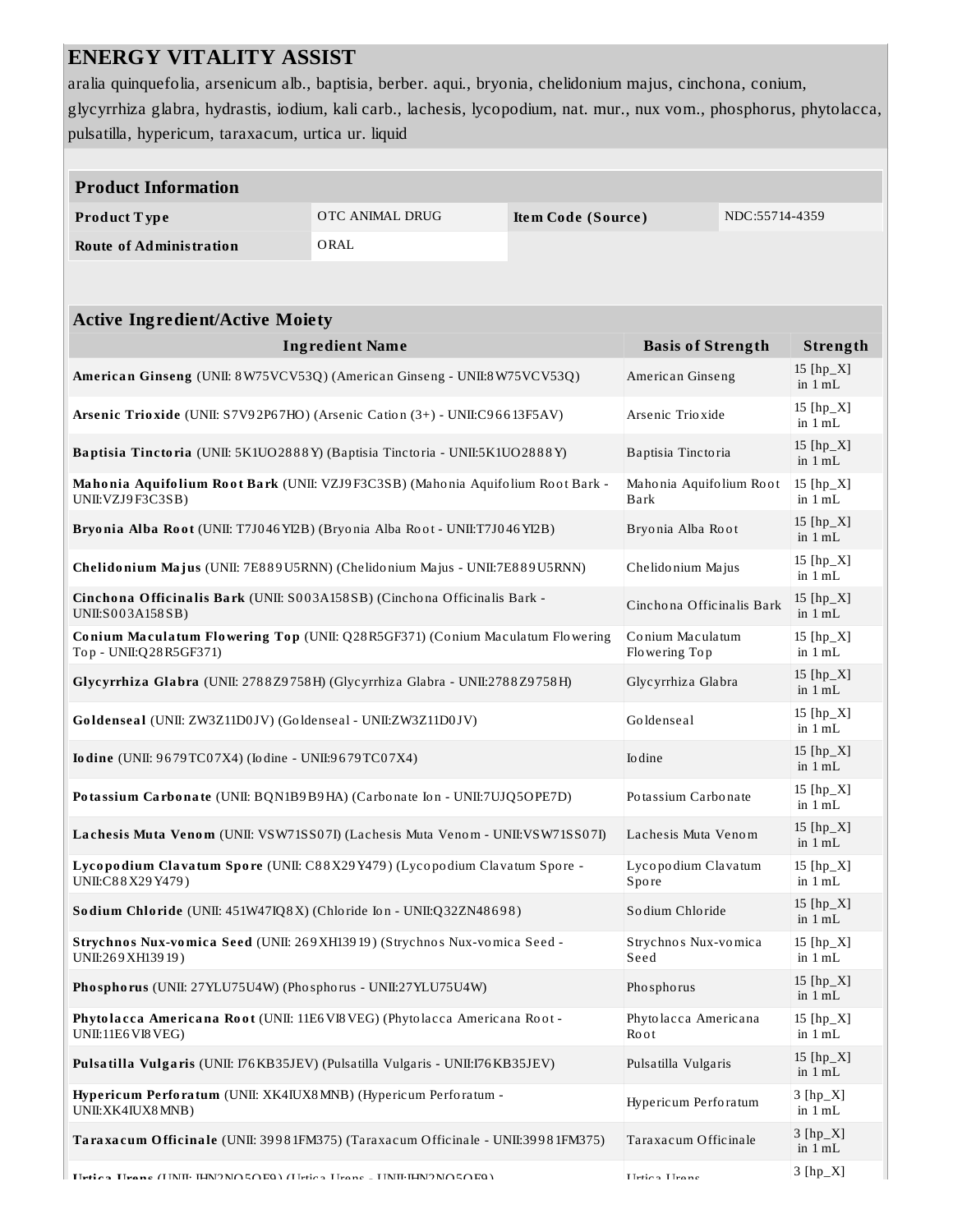| <b>DITICE DIETIS (DIATE HEATIMADALE) (OITICE DIETIS - DIATETEMADALES)</b> |  |
|---------------------------------------------------------------------------|--|
|---------------------------------------------------------------------------|--|

16 [hp\_X]

|                              | <b>Inactive Ingredients</b> |                                                 |  |                             |  |                           |
|------------------------------|-----------------------------|-------------------------------------------------|--|-----------------------------|--|---------------------------|
|                              |                             | <b>Ingredient Name</b>                          |  |                             |  | Strength                  |
|                              | Alcohol (UNII: 3K9958V90M)  |                                                 |  |                             |  |                           |
|                              |                             |                                                 |  |                             |  |                           |
|                              |                             |                                                 |  |                             |  |                           |
|                              | <b>Packaging</b>            |                                                 |  |                             |  |                           |
| #                            | <b>Item Code</b>            | <b>Package Description</b>                      |  | <b>Marketing Start Date</b> |  | <b>Marketing End Date</b> |
|                              | 1 NDC:55714-4359-1          | 29.57 mL in 1 BOTTLE, GLASS                     |  |                             |  |                           |
|                              | 2   NDC:55714-4359-2        | 59.14 mL in 1 BOTTLE, GLASS                     |  |                             |  |                           |
|                              | 3 NDC:55714-4359-0          | 14.78 mL in 1 BOTTLE, GLASS                     |  |                             |  |                           |
|                              |                             |                                                 |  |                             |  |                           |
|                              |                             |                                                 |  |                             |  |                           |
| <b>Marketing Information</b> |                             |                                                 |  |                             |  |                           |
|                              | <b>Marketing Category</b>   | <b>Application Number or Monograph Citation</b> |  | <b>Marketing Start Date</b> |  | <b>Marketing End Date</b> |
|                              | unapproved homeopathic      |                                                 |  | 0.3/0.1/20.11               |  | 12/31/2018                |
|                              |                             |                                                 |  |                             |  |                           |

#### **ENERGY-VITALITY**

aralia quinquefolia, arsenicum alb., baptisia, berber. aqui., bryonia, chelidonium majus, cinchona, conium, glycyrrhiza glabra, hydrastis, iodium, kali carb., lachesis, lycopodium, nat. mur., nux vom., phosphorus, phytolacca, pulsatilla, hypericum, taraxacum, urtica ur. liquid

| <b>Product Information</b>                                                                                                                          |                    |  |                          |  |                          |  |
|-----------------------------------------------------------------------------------------------------------------------------------------------------|--------------------|--|--------------------------|--|--------------------------|--|
| OTC ANIMAL DRUG<br>Product Type<br>Item Code (Source)                                                                                               |                    |  | NDC:55714-4284           |  |                          |  |
| <b>Route of Administration</b><br>ORAL                                                                                                              |                    |  |                          |  |                          |  |
|                                                                                                                                                     |                    |  |                          |  |                          |  |
| <b>Active Ingredient/Active Moiety</b>                                                                                                              |                    |  |                          |  |                          |  |
| <b>Basis of Strength</b><br><b>Ingredient Name</b><br>Strength                                                                                      |                    |  |                          |  |                          |  |
| American Ginseng (UNII: 8W75VCV53Q) (American Ginseng - UNII:8W75VCV53Q)                                                                            | American Ginseng   |  | 15 $[hp_X]$<br>in $1 mL$ |  |                          |  |
| Arsenic Trioxide (UNII: S7V92P67HO) (Arsenic Cation (3+) - UNII:C96613F5AV)                                                                         | Arsenic Trioxide   |  | 15 $[hp_X]$<br>in $1 mL$ |  |                          |  |
| Baptisia Tinctoria (UNII: 5K1UO2888Y) (Baptisia Tinctoria - UNII:5K1UO2888Y)                                                                        | Baptisia Tinctoria |  | 15 $[hp_X]$<br>in $1 mL$ |  |                          |  |
| Mahonia Aquifolium Root Bark (UNII: VZJ9F3C3SB) (Mahonia Aquifolium Root Bark -<br>Mahonia Aquifolium Root<br>UNII: VZJ9F3C3SB)<br>Bark             |                    |  |                          |  | 15 [hp_X]<br>in $1 mL$   |  |
| Bryonia Alba Root (UNII: T7J046 YI2B) (Bryonia Alba Root - UNII: T7J046 YI2B)                                                                       | Bryonia Alba Root  |  | 15 $[hp_X]$<br>in $1 mL$ |  |                          |  |
| Chelidonium Majus (UNII: 7E889U5RNN) (Chelidonium Majus - UNII:7E889U5RNN)<br>Chelidonium Majus                                                     |                    |  |                          |  | 15 [hp_X]<br>in $1 mL$   |  |
| Cinchona Officinalis Bark (UNII: S003A158SB) (Cinchona Officinalis Bark -<br>Cinchona Officinalis Bark<br>UNII:S003A158SB)                          |                    |  |                          |  | 15 [hp_X]<br>in $1 mL$   |  |
| <b>Conium Maculatum Flowering Top (UNII: Q28R5GF371) (Conium Maculatum Flowering</b><br>Conium Maculatum<br>Top - UNII:Q28R5GF371)<br>Flowering Top |                    |  |                          |  | 15 $[hp_X]$<br>in $1 mL$ |  |

**Glycyrrhiza Gla bra** (UNII: 278 8Z9 758H) (Glycyrrhiza Glabra - UNII:278 8Z9 758H) Glycyrrhiza Glabra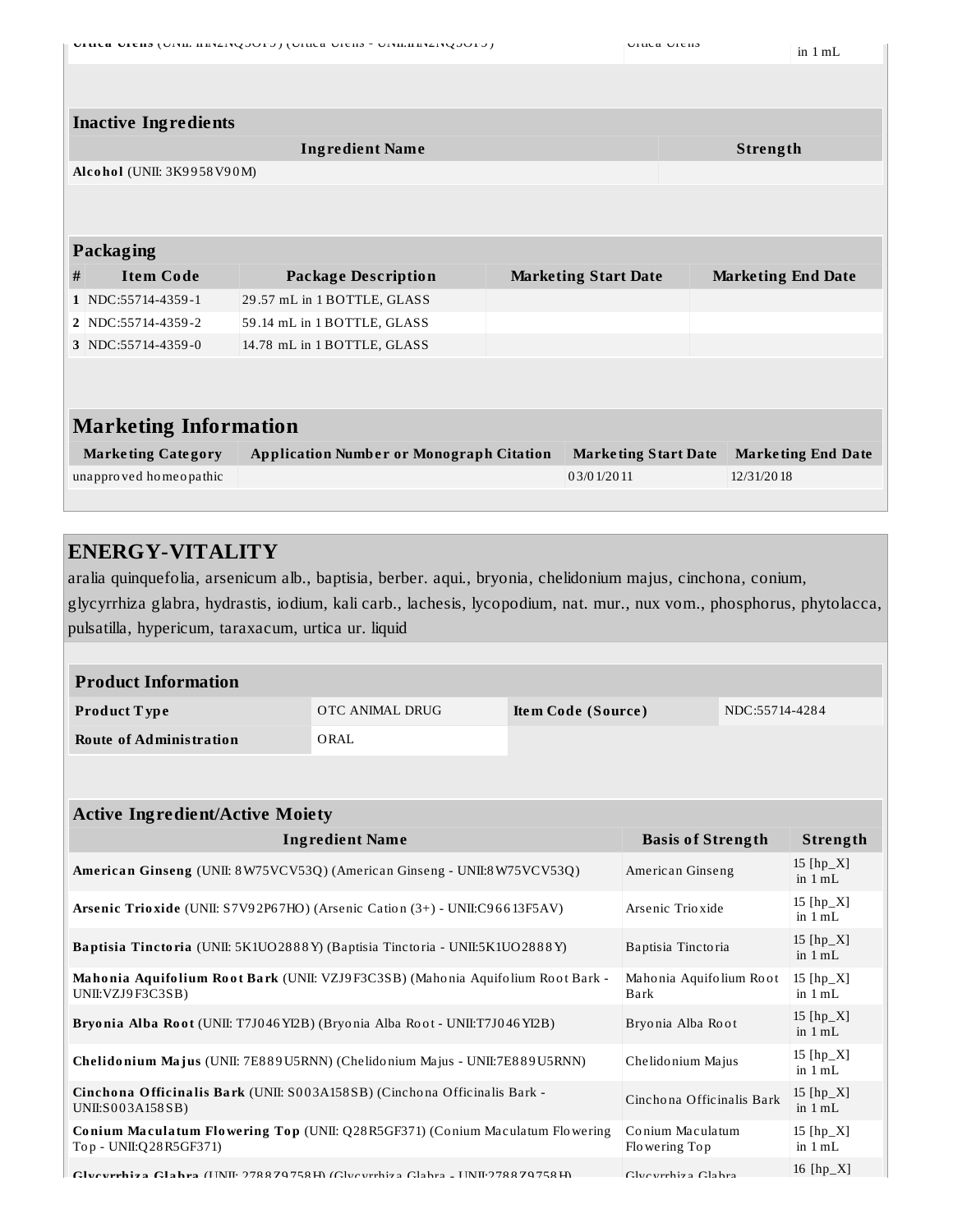| GIACALININA GIANIA (UNIL 2700 LJ 700 II) (GIACALININA GIANIA - UNIL 2700 LJ 700 II)               |                                                                                |                             | Gilenting Grand<br>in $1 mL$ |                          |  |
|---------------------------------------------------------------------------------------------------|--------------------------------------------------------------------------------|-----------------------------|------------------------------|--------------------------|--|
|                                                                                                   | Goldenseal (UNII: ZW3Z11D0JV) (Goldenseal - UNII:ZW3Z11D0JV)                   |                             | Goldenseal                   | 15 $[hp_X]$<br>in $1 mL$ |  |
| <b>Iodine</b> (UNII: 9679TC07X4) (Iodine - UNII:9679TC07X4)                                       |                                                                                |                             | Io dine                      | 15 $[hp_X]$<br>in $1 mL$ |  |
| Potassium Carbonate (UNII: BQN1B9B9HA) (Carbonate Ion - UNII:7UJQ5OPE7D)                          |                                                                                |                             | Potassium Carbonate          | $15$ [hp_X]<br>in $1 mL$ |  |
|                                                                                                   | Lachesis Muta Venom (UNII: VSW71SS07I) (Lachesis Muta Venom - UNII:VSW71SS07I) |                             | Lachesis Muta Venom          | $15$ [hp_X]<br>in $1 mL$ |  |
| UNII:C88X29Y479)                                                                                  | Lycopodium Clavatum Spore (UNII: C88X29Y479) (Lycopodium Clavatum Spore -      |                             | Lycopodium Clavatum<br>Spore | 15 $[hp_X]$<br>in $1 mL$ |  |
|                                                                                                   | Sodium Chloride (UNII: 451W47IQ8X) (Chloride Ion - UNII:Q32ZN48698)            |                             | Sodium Chloride              | 15 $[hp_X]$<br>in $1 mL$ |  |
| UNII:269 XH139 19)                                                                                | Strychnos Nux-vomica Seed (UNII: 269 XH13919) (Strychnos Nux-vomica Seed -     | Seed                        | Strychnos Nux-vomica         | 15 $[hp_X]$<br>in 1 mL   |  |
|                                                                                                   | Phosphorus (UNII: 27YLU75U4W) (Phosphorus - UNII:27YLU75U4W)                   |                             | Phosphorus                   | 15 $[hp_X]$<br>in $1 mL$ |  |
| Phytolacca Americana Root (UNII: 11E6 VI8 VEG) (Phytolacca Americana Root -<br>UNII:11E6 VI8 VEG) |                                                                                |                             | Phytolacca Americana<br>Root | 15 $[hp_X]$<br>in $1 mL$ |  |
| Pulsatilla Vulgaris (UNII: 176 KB35JEV) (Pulsatilla Vulgaris - UNII:176 KB35JEV)                  |                                                                                |                             | Pulsatilla Vulgaris          | 15 $[hp_X]$<br>in $1 mL$ |  |
| Hypericum Perforatum (UNII: XK4IUX8MNB) (Hypericum Perforatum -<br>UNII: XK4IUX8 MNB)             |                                                                                |                             | Hypericum Perforatum         | $6$ [hp_X]<br>in $1 mL$  |  |
| Taraxacum Officinale (UNII: 39981FM375) (Taraxacum Officinale - UNII:39981FM375)                  |                                                                                |                             | Taraxacum Officinale         | 6 $[hp_X]$<br>in 1 mL    |  |
| Urtica Urens (UNII: IHN2NQ5OF9) (Urtica Urens - UNII:IHN2NQ5OF9)                                  |                                                                                |                             | Urtica Urens                 | $6$ [hp_X]<br>in $1 mL$  |  |
|                                                                                                   |                                                                                |                             |                              |                          |  |
| <b>Inactive Ingredients</b>                                                                       |                                                                                |                             |                              |                          |  |
| <b>Ingredient Name</b>                                                                            |                                                                                |                             | Strength                     |                          |  |
| Alcohol (UNII: 3K9958V90M)                                                                        |                                                                                |                             |                              |                          |  |
| Water (UNII: 059QF0KO0R)                                                                          |                                                                                |                             |                              |                          |  |
|                                                                                                   |                                                                                |                             |                              |                          |  |
| Packaging                                                                                         |                                                                                |                             |                              |                          |  |
| <b>Item Code</b><br>#                                                                             | <b>Package Description</b>                                                     | <b>Marketing Start Date</b> | <b>Marketing End Date</b>    |                          |  |
| 1   NDC:55714-4284-1                                                                              | 30 mL in 1 BOTTLE, GLASS                                                       |                             |                              |                          |  |

| <b>Marketing Information</b> |                                                 |                             |                           |  |
|------------------------------|-------------------------------------------------|-----------------------------|---------------------------|--|
| <b>Marketing Category</b>    | <b>Application Number or Monograph Citation</b> | <b>Marketing Start Date</b> | <b>Marketing End Date</b> |  |
| unapproved homeopathic       |                                                 | 01/14/2019                  |                           |  |
|                              |                                                 |                             |                           |  |

**Labeler -** Newton Laboratories, Inc. (788793610)

**Registrant -** Newton Laboratories, Inc. (788793610)

| Establishment             |                |               |                              |
|---------------------------|----------------|---------------|------------------------------|
| <b>Name</b>               | <b>Address</b> | <b>ID/FEI</b> | <b>Business Operations</b>   |
| Newton Laboratories, Inc. |                | 788793610     | MANUFACTURE. API MANUFACTURE |